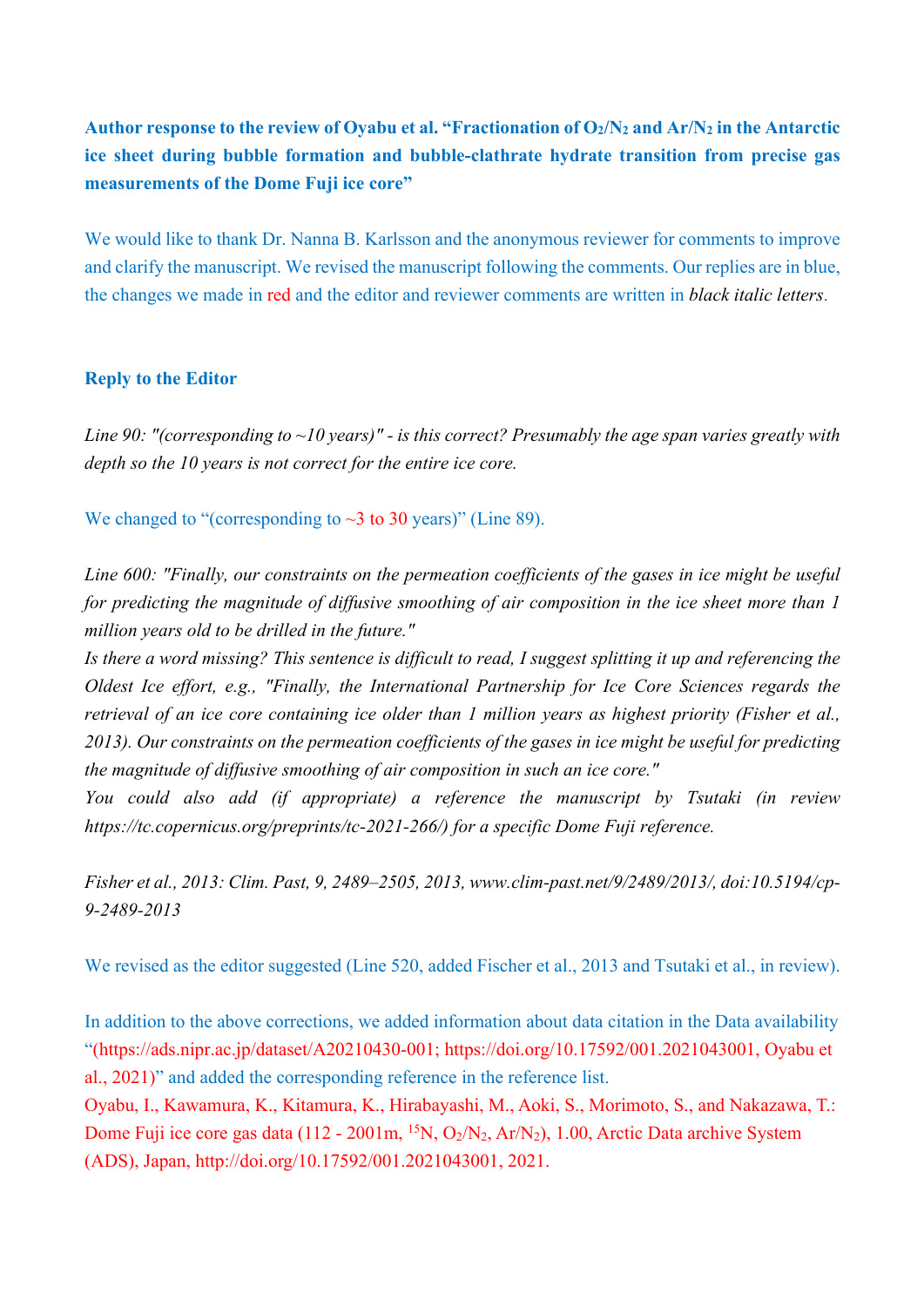## **Reply to Referee #2**

*Lines 390ff:*

*"For example, if a sample coincidentally includes a thin (e.g., 1-mm-thick) layer with δO2/N2 of +1000 ‰ at the top or bottom of a 10-cm-long ice, an anomaly of ~10 ‰ from the average δO2/N2 (excluding the anomalous layer) should result." I think that sentence is confusing.*

We revised the sentence as follows (Line 356):

For example, if a 100-mm-long ice sample coincidentally includes a 1-mm-thick anomalous layer with  $\delta O_2/N_2$  of +1000 ‰, the  $\delta O_2/N_2$  of the bulk sample should be elevated by ~10 ‰ relative to the value without the anomalous layer.

*Line 482ff:* 

*"We thus disfavor the possibility that calls for a failure of the recording mechanism of insolation variations during the past firn-ice transition to generate the high scatters of δO2/N2 and δAr/N2 in and below the BCTZ."*

*I think that sentence is confusing. Please remove double negative phrase.*

We revised the sentence as follows (Line 430):

Thus, we favor the possibility that the recording mechanism of insolation variations at Dome Fuji was intact when the layers in the modern BCTZ and below were initially formed at the past firn-ice transition.

*Line 594:*

*"More observational and theoretical works are still needed for advancing our understanding of the mechanisms of gas movements in different zones in the ice sheet." Change "works are" to "work is"*

Corrected (Line 515).